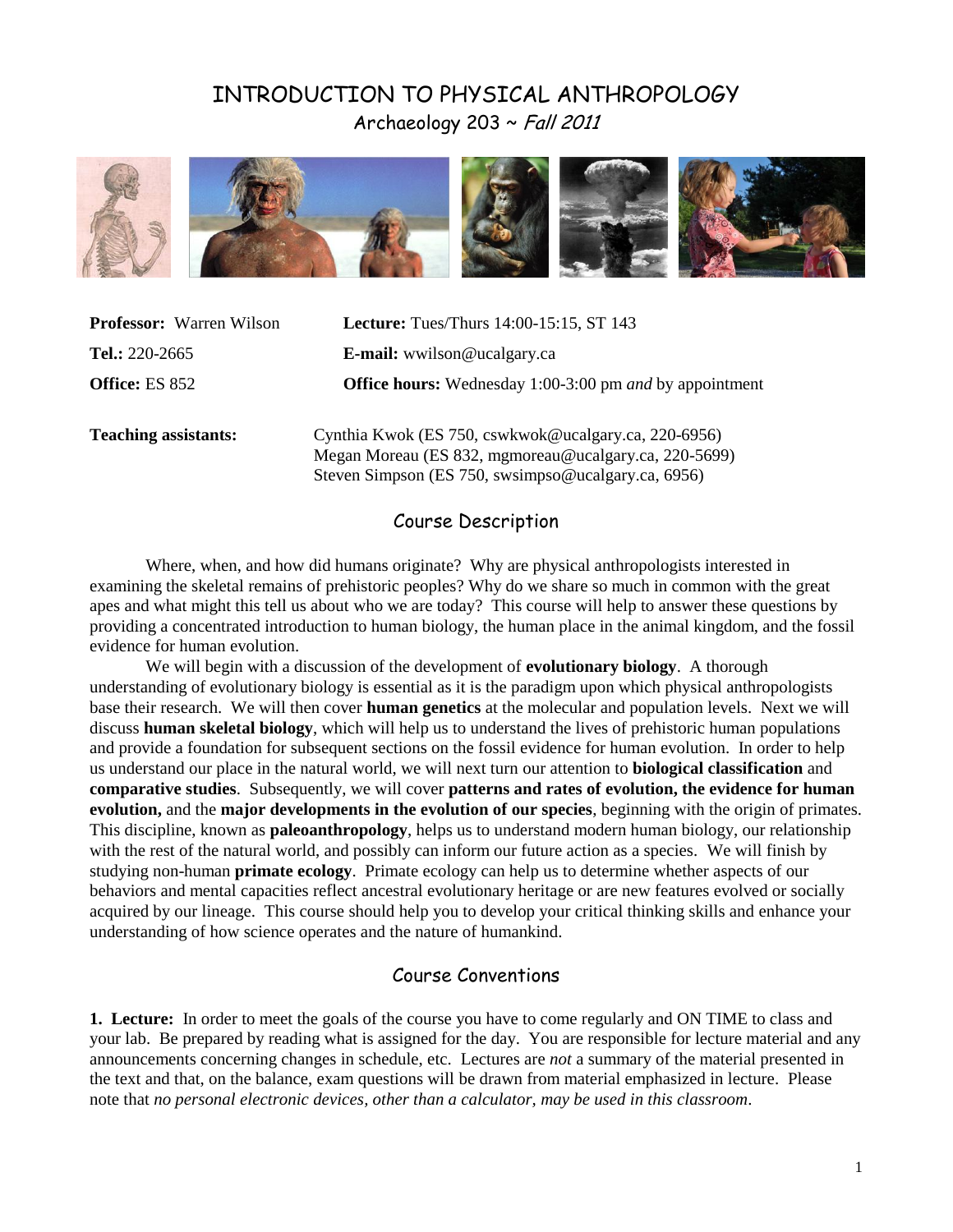**2. Lab:** The lab portion of this class is designed to give you hands-on experience with subjects covered in lecture. Your labs begin in the second week of classes. Participation in the labs is required. While we make every effort to ensure that the lab and lecture material overlap, in some cases the lecture material will preceed the lab covering that subject by a week or so and in some cases the lab will cover material not yet covered in the lecture.

**3. Reading:** You are not required to read a great deal in this class. However, keep in mind that *you are not finished with the reading assignment until you thoroughly understand it*. This will sometimes require you to read an assignment more than once. An effective way of ensuring comprehension is to read the assignment then go back through it and summarize its main points in your notebook. The coloring book exercises provide a complimentary pathway to learn the material.

#### Required Texts

Keenleyside and Lazenby. 2011. *A Human Voyage*. Nelson, Toronto.

Wilson, Covert, and Dufour. 2011. *Lab Manual for Physical Anthropology*. (Available on the blackboard site for the class.)

Zihlman. 2000. *The Human Evolution Coloring Book*. Harper Perennial, Oakville, CA.

**4. Evaluation:** You will be evaluated based on your performance on **three mid-term exams** drawn from the lecture (multiple choice and short answer) and your **work in the lab**. Mid-term exam #3 is comprehensive. Prior to each exam, I will hand out a list of key terms which have been covered in the lectures, reading assignments, and films and will be found on the exam. Do not define these key terms in isolation; rather, define and understand them in relation to the other key terms within the context of the course.

You must provide advance notice to the instructor if you are unable to take an exam. All requests for deferral of an examination due to health reasons must be accompanied by written documentation as outlined in the University Calendar and should be obtained while the student has the physical or emotional problem rather than after recovery. Deferred exams may be allowed in the following circumstances: illness, domestic affliction, or religious conviction. If you have missed an exam for a legitimate reason, you will be able to write a "make up" exam as close to the original exam as possible. The date and location will be at the convenience of the Archaeology Department. Travel arrangements and misreading of the syllabus are **not** valid reasons for requesting a deferred exam. Deferred exams will not be granted if it is determined that just cause is not shown by the student. This policy also applies to laboratory assignments.

Please note that requests to defer term work past the end of a term go through the Undergraduate Programs Office (UPO) and must be processed by the deadlines that are established in the U. of C. Calendar. You can find the forms you need at: Deferred Term Work Form:

http://www.ucalgary.ca/registrar/files/registrar/defTW.pdf . You must submit these deferral forms to the Faculty of Arts Associate Dean (Students) through the Undergraduate Programs Office, 4th Floor, MacEwan Student Centre. To make an appointment with the Associate Dean, phone (403) 220-8155. Only the Associate Dean approves requests for deferrals which extend beyond the end of a term. Instructors are not involved in such decisions.

Your final grade will be calculated as follows:

| Mid-Term Exam $#1$ :                         | 26% |
|----------------------------------------------|-----|
| Mid-Term Exam $#2$ :                         | 29% |
| Mid-Term Exam #3:                            | 10% |
| Lab Mark (determined by your lab instructor) | 35% |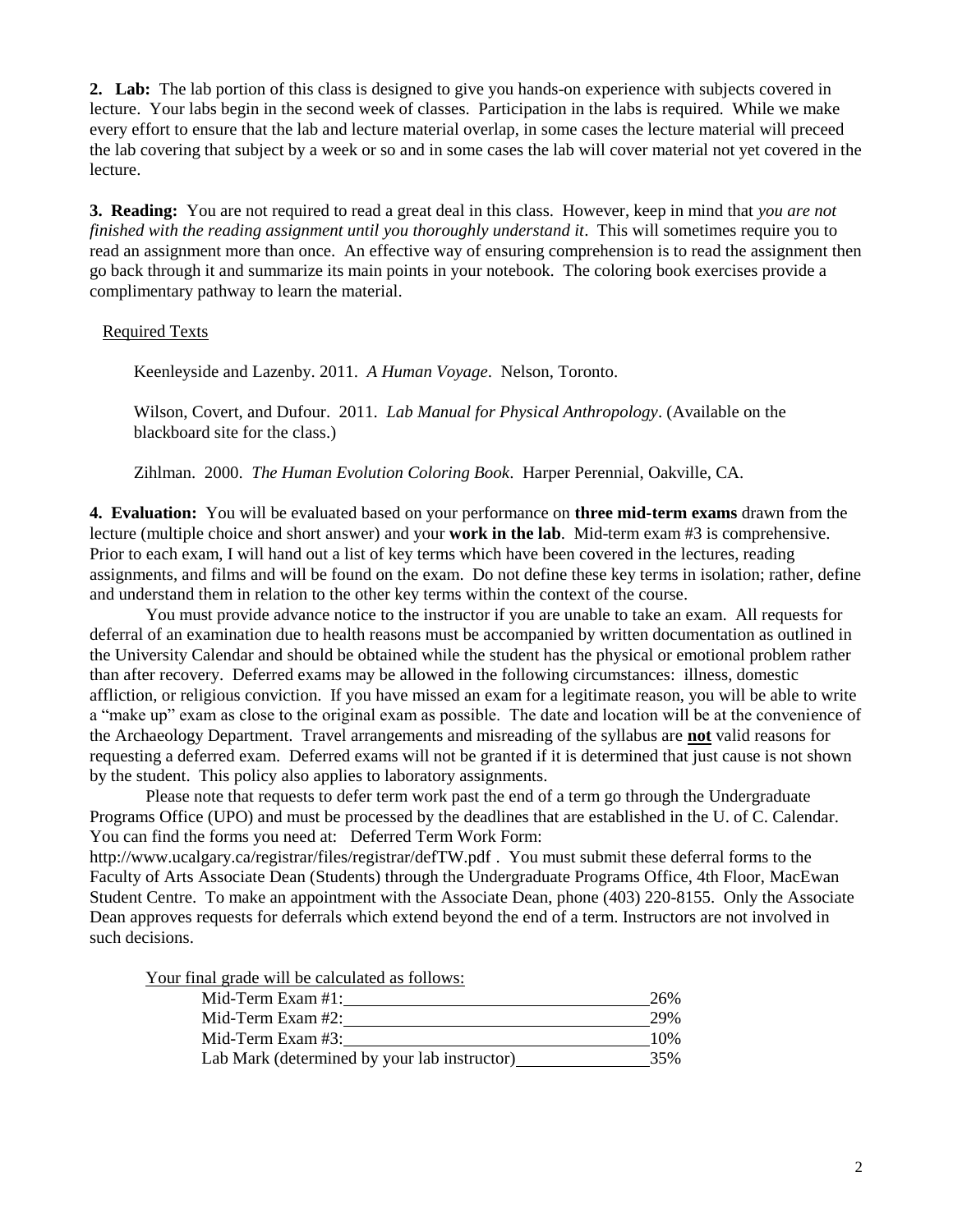Letter grade assignment: At the end of the course, the numerical marks will be summed and a final letter grade will be assigned based on the following scheme:

| Percentage range | Letter grade | Percentage range | Letter grade |
|------------------|--------------|------------------|--------------|
| 95 or higher     |              | 68-72            | C+           |
| 90-94            |              | 64-67            | C            |
| 85-89            |              | 59-63            | $C-$         |
| 81-84            | B+           | 54-58            | $D+$         |
| 77-80            |              | 50-53            |              |
| 73-76            |              | 49 or lower      |              |

**5. Writing Across the Curriculum:** Writing skills are not exclusive to English courses and, in fact, should cross all disciplines. The University supports the belief that throughout their University careers, students should be taught how to write well so that when they graduate their writing abilities will be far above the minimal standards required at entrance. Consistent with this belief, students are expected to do a substantial amount of writing in their University courses and, where appropriate, instructors can and may use writing and the grading thereof as a factor in the evaluation of student work. The services provided by the Writing Centre in the Effective Writing Office can be utilized by all undergraduate and graduate students who feel they require further assistance.

**6. Academic Misconduct:** Academic dishonesty is an unacceptable activity at the University of Calgary and students are **strongly advised** to read the Student Misconduct section of the University Calendar. Quite often, students are unaware of what constitutes academic dishonesty or plagiarism. The most common are:

- 1) Presenting another student"s work as your own
- 2) Presenting an author"s work or ideas as you own without proper referencing
- 3) Using work completed for another course

This activity will not be tolerated and students conducting themselves in this manner will be dealt with according to the procedures outlined in the University Calendar.

For detailed information on what constitutes academic misconduct, please refer to the following link: <http://www.ucalgary.ca/pubs/calendar/current/k-2-1.html>

**7. Disability Resource Centre Accommodations:** It is the responsibility of the student to request academic accommodations. If you are a student with a documented disability who may require academic accommodation and have not registered with the Disability Resource Centre, please contact their office at (403)220-8237.

Students who have not registered with the Disability Resource Centre are not eligible for formal academic accommodation. Students are also required to discuss their needs with the instructor no later than fourteen (14) days after the start of the course.

**8. Retrieving Assignments:** The Freedom of Information and Protection of Privacy (FOIP) legislation disallows the practice of having students retrieve assignments from a public place, e.g., outside an instructor's office or the Department main office. Term assignments must be returned to students individually, during class, or during the instructor"s office hours; if a student is unable to pick up her/his assignment s/he may provide the instructor with a stamped, self-addressed envelope to be used for the return of the assignment.

**9. Academic Accommodation Policy:** The purpose of academic accommodation is to provide students with documented disabilities equal opportunity to master the essentials of a post-secondary education. Students with disabilities at the University of Calgary have met all admission requirements but may have done so with the use of accommodations. Similarly, they are expected to meet all academic and non-academic requirements. Adaptive technology and other academic accommodations do not relieve students of their responsibility to develop the essential skills and abilities expected of all students.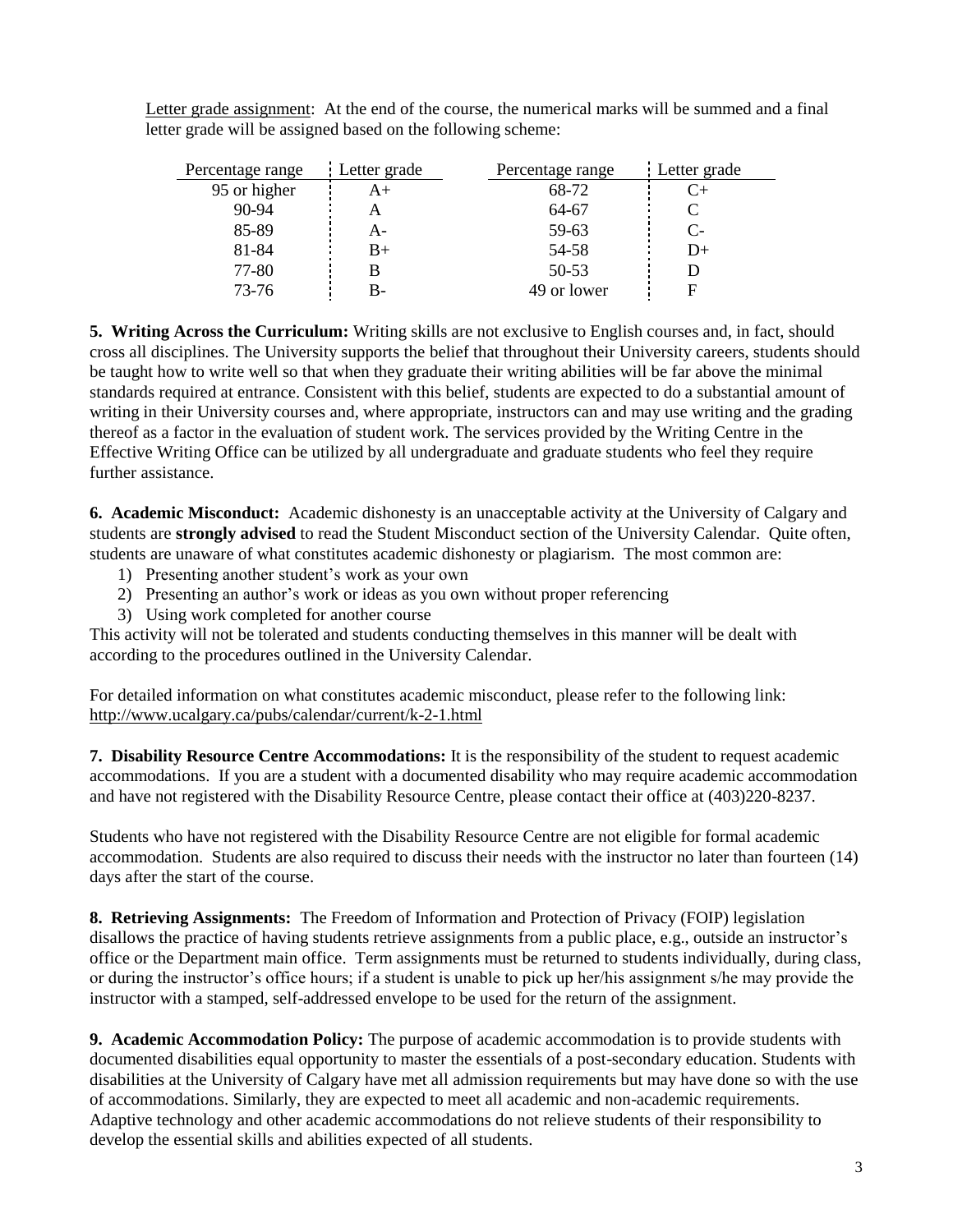Please refer to the following web link for detailed information: <http://www.ucalgary.ca/drc/node/71>

**10. Office Hours:**I enjoy having visitors during my office hours and am happy to schedule additional times as necessary. These hours are yours and I encourage you to take advantage of them, whether you are having difficulty with some aspect of the course, or if you would like to discuss in greater detail something that was touched on in class.

**11. E-mail:** Students are encouraged to use the lectures, lab periods, and office hours to ask questions. For after-hours questions, the use of email is acceptable. Please write "ARKY 203" in the "Subject" portion of the email. The TAs and I receive numerous e-mails everyday. By clearly identifying the subject of your email, you will help us reply more efficiently to your emails. Note that if the TAs or I think that your question and related answer is of general interest, we may decide to post them on the course Blackboard space (your name will not appear).

**12. Electronic devices:** Students in this course are not allowed to use any portable electronic devices, other than a calculator, in class.

## **13. Freedom of Information and Protection of Privacy Act**

The University of Calgary is committed to protecting the privacy of individuals who work and study at the University or who otherwise interact with the University in accordance with the standards set out in the Freedom of Information and Protection of Privacy Act.

Please refer to the following link for detailed information: <http://www.ucalgary.ca/secretariat/system/files/foip%20overview.pdf>

## **14. Emergency Evacuation Assembly Points**

In the event of an emergency that requires evacuation, please refer to the following link to become familiar with the assembly points for the class: <http://www.ucalgary.ca/emergencyplan/assemblypoints>

**15. Safewalk Information**: Campus Security, in partnership with the Students" Union, provides the Safewalk service, 24 hours a day to any location on Campus including the LRT, parking lots, bus zones and University residences. Contact Campus Security at (403) 220-5333 or use a help phone, and Safewalkers or a Campus Security Officer will accompany you to your campus destination.

### **16. Faculty of Arts Program Advising and Student Information Resources**

- Have a question, but not sure where to start? The new Faculty of Arts Program Information Centre (PIC) is your information resource for everything in Arts! Drop in at SS110, call us at 403-220-3580 or email us at [artsads@ucalgary.ca.](mailto:artsads@ucalgary.ca) You can also visit the Faculty of Arts website at <http://arts.ucalgary.ca/undergraduate> which has detailed information on common academic concerns.
- For program planning and advice, contact the Student Success Centre (formerly the Undergraduate programs Office) at (403) 220-5881 or visit them in their new space on the  $3<sup>rd</sup>$  Floor of the Taylor Family Digital Library.
- For registration (add/drop/swap), paying fees and assistance with your Student Centre, contact Enrolment Services at (403) 210-ROCK [7625] or visit them at the MacKimmie Library Block.

Contact for Students Union Representatives for the Faculty of Arts: [arts1@su.ucalgary.ca](mailto:arts1@su.ucalgary.ca) [arts2@su.ucalgary.ca](mailto:arts2@su.ucalgary.ca) [arts3@su.ucalgary.ca](mailto:arts3@su.ucalgary.ca) [arts4@su.ucalgary.ca](mailto:arts4@su.ucalgary.ca)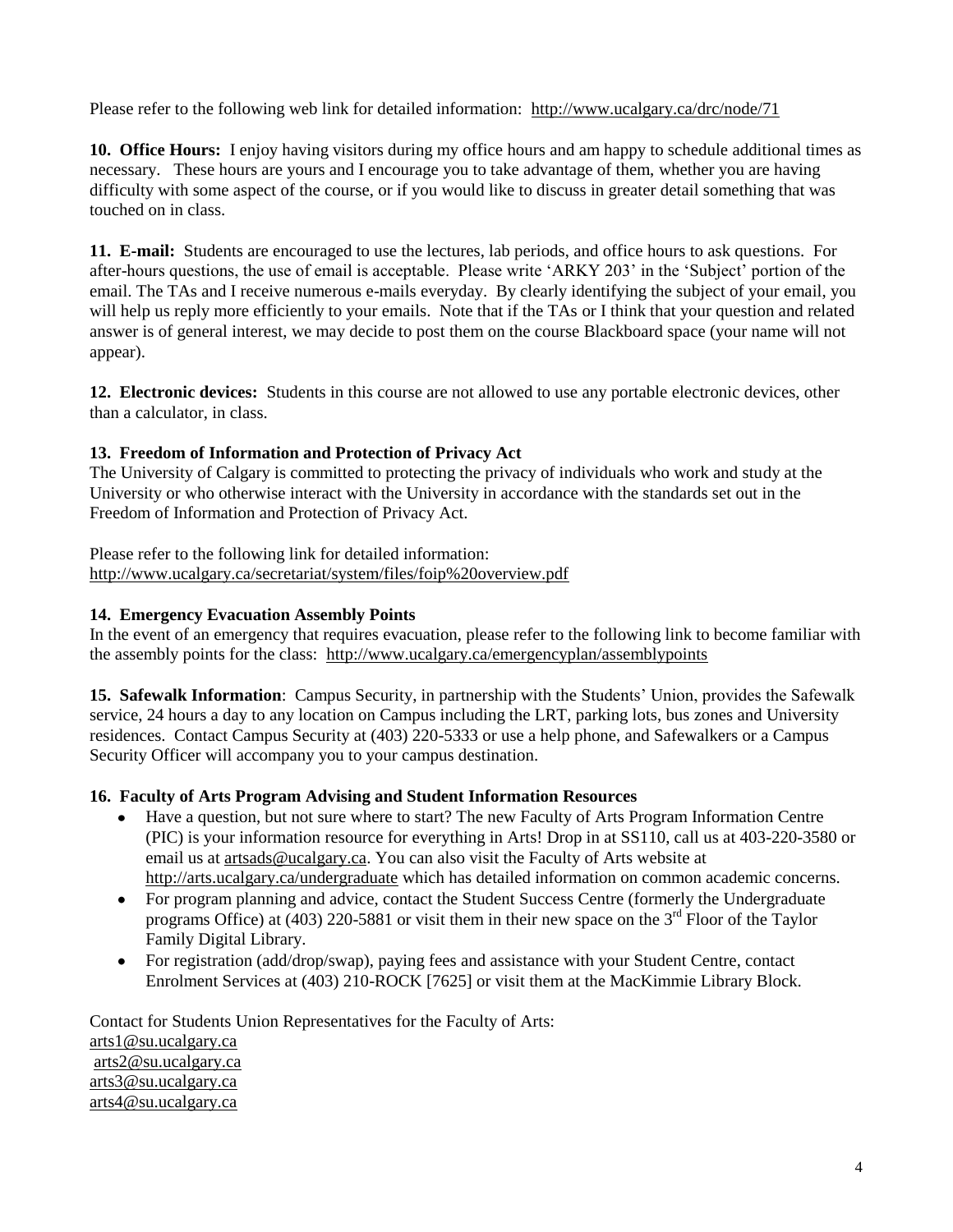| Date  |              | <b>Topic</b>                                                                                        | $\bf Reading^2$                                                       | Coloring<br>Book <sup>3</sup>  |  |  |
|-------|--------------|-----------------------------------------------------------------------------------------------------|-----------------------------------------------------------------------|--------------------------------|--|--|
| Sept. | 13           | Introduction: physical anthropology, scientific method                                              | "Scientists' Tools"4                                                  | $1-1, 1-2$                     |  |  |
| Sept. | 15           | Evolution: history of evolutionary thought                                                          | 2-22, "Why we are, as we<br>are" <sup>4</sup>                         | $1-3, 1-4$                     |  |  |
| Sept. | 20           | Evolution: history of evolutionary thought                                                          | 24-48                                                                 | $1-5, 1-6, 1-7$                |  |  |
| Sept. | 22           | Evolution: natural selection- Gould video                                                           | Darwin-Wallace paper<br>$(1858)^4$ & web video clip <sup>5</sup>      | $1-8, 1-9$                     |  |  |
| Sept. | 27           | Genetics & inheritance: early ideas, peas & people                                                  | 51-70                                                                 | $1-10, 1-11,$<br>$1 - 12$      |  |  |
| Sept. | 29           | Genetics & inheritance: molecular genetics                                                          | 72-93                                                                 | $2-1$ to $2-6, 6-$<br>$1, 6-7$ |  |  |
| Sept. | 29           | Evolution & genetics: modern synthesis & evo devo                                                   | evo-devo <sup>6</sup>                                                 | $1-16, 1-17$                   |  |  |
| Oct.  | 4            | Evolution & genetics: population genetics                                                           | 436-446 & web video clip <sup>7</sup>                                 |                                |  |  |
| Oct.  | 6            | Human skeletal biology                                                                              | 321-328, 342-349, Take 2<br>beers & call me in 1,600 yrs <sup>4</sup> | $6-4, 6-5, 6-6$                |  |  |
| Oct.  | 11           | Mid-Term Exam #1                                                                                    |                                                                       |                                |  |  |
| Oct.  | 13           | Paleoanthropology: macroevolution & extinction                                                      | 131-138                                                               | $2 - 15$                       |  |  |
| Oct.  | 18           | Paleoanthropology: guiding principles                                                               | 134-144 & Principles of<br>Paleontology <sup>4</sup>                  | $2 - 15$                       |  |  |
| Oct.  | 20           | Paleoanthropology: how do we know what we know?, primate<br>origins (Eocene) Primate Classification | 144-156                                                               | 2-7 to 2-11,<br>$5-2, 5-3$     |  |  |
| Oct.  | 25           | Paleoanthropology: anthropoids, hominins, and hominin origins<br>(Oligocene through Pliocene)       | 158-183                                                               | $1-22, 5-4$ to<br>$5 - 12$     |  |  |
| Oct.  | 27           | Paleoanthropology: Pliocene hominins and the origin of the genus<br>Homo                            | 184-215                                                               | 5-14 to 5-20                   |  |  |
| Nov.  | $\mathbf{1}$ | Paleoanthropology: Pliocene hominin wrap-up & H. erectus                                            | 216-237                                                               | 5-20 to 5-24                   |  |  |
| Nov.  | 3            | Paleoanthropology: VIDEO "Alien from Earth"                                                         | 238-258                                                               | 5-25 to 5-28                   |  |  |
| Nov.  | 8            | Paleoanthropology: Archaic Homo sapies                                                              | 260-279                                                               | $5 - 13$                       |  |  |
| Nov.  | 10           | Reading Day~No Class                                                                                |                                                                       |                                |  |  |
| Nov.  | 15           | Paleoanthropology: past & present behavior                                                          | A new view of the birth of 4                                          | 5-29 to 5-30                   |  |  |
| Nov.  | 17           | Mid-Term Exam #2                                                                                    |                                                                       |                                |  |  |
| Nov.  | 22           | Primatology: & VIDEO: Prime Time Primates                                                           | 94-113                                                                | $3-1$ to $3-5$                 |  |  |
| Nov.  | 24           | Primatology: behavior & communication                                                               | 114-122                                                               | 3-6, 3-18 to<br>$3 - 22$       |  |  |
| Nov.  | 29           | Primatology: field primatology                                                                      | 122-133                                                               | 3-23 to 3-26                   |  |  |
| Dec.  | $\mathbf{1}$ | Primatology: field primatology, VIDEO: New Chimpanzees                                              | A Quest to Save the<br>Orangutan <sup>4</sup>                         | 3-27 to 3-30                   |  |  |
| Dec.  | 6            | Primatology: wrap up, 10 enduring questions, demonic males?                                         | Sapolsky: The Uniqueness<br>of Humans <sup>8</sup>                    | 3-32 to 3-34,<br>$4 - 35$      |  |  |
| Dec.  | 8            | Mid-Term Exam #3                                                                                    |                                                                       |                                |  |  |

## Archaeology 203- Fall 2011: Schedule<sup>1</sup>

<sup>1</sup> Note, the schedule of topics may change, but the exam dates will not change.<br><sup>2</sup> Page numbers are from the *A Human Voyage* by Keenleyside & Lazenby textbook.

 $3$  This book will enhance your understanding of the topics addressed both in the lecture and lab sections of this course. You may wish to read/color several sections *in addition to* those listed here.

<sup>4</sup> On the Arky 203 Blackboard site.

<sup>5</sup><http://www.pbs.org/wgbh/evolution/educators/teachstuds/svideos.html> Select Video **1: Isn't Evolution Just a Theory?**

 $6$  [http://evolution.berkeley.edu/evolibrary/article/evodevo\\_01](http://evolution.berkeley.edu/evolibrary/article/evodevo_01) (read slides 1-5, the  $5<sup>th</sup>$  slide is titled "Understanding Complexity". When you finish you should be able to answer the five questions shown on the first slide.)

<sup>7</sup> http://www.pbs.org/wgbh/evolution/educators/teachstuds/svideos.html Select Video **6: Why Does Evolution Matter Now?**

<sup>8</sup> [http://www.ted.com/talks/lang/eng/robert\\_sapolsky\\_the\\_uniqueness\\_of\\_humans.html](http://www.ted.com/talks/lang/eng/robert_sapolsky_the_uniqueness_of_humans.html)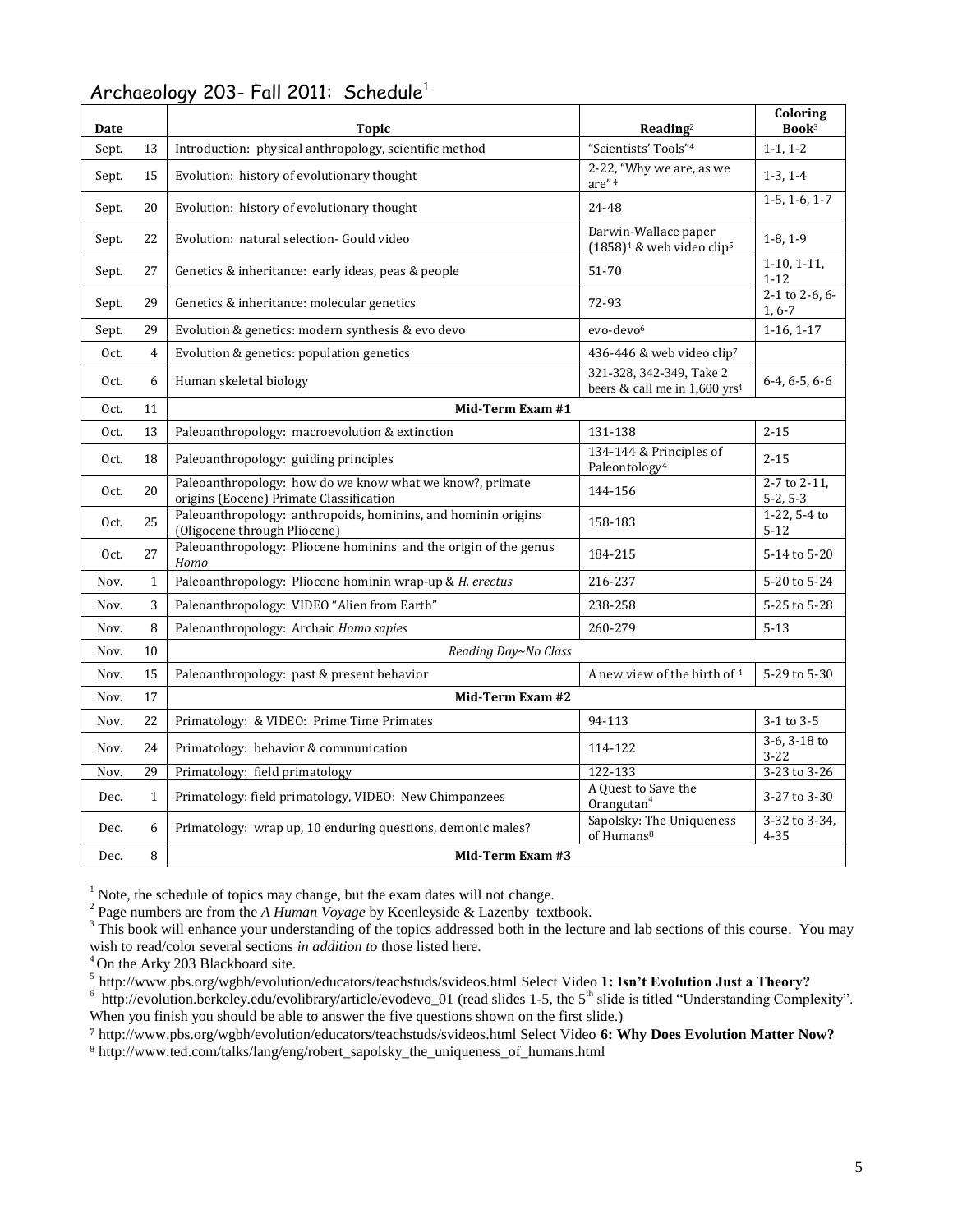# **DEPARTMENT OF ARCHAEOLOGY STATEMENT OF INTELLECTUAL HONESTY**

(With thanks to the Department of Anthropology for use of their Statement of Intellectual Honesty as our guide.)

Intellectual honesty is the cornerstone of the development and acquisition of knowledge. Knowledge is cumulative and further advances are predicated on the contributions of others. In the normal course of scholarship, these contributions are apprehended, critically evaluated and utilized as a foundation for further inquiry. Intellectual honesty demands that the contribution of others be acknowledged.

Essentially, plagiarism is a form of cheating that involves submitting or presenting work in a course as if it were the student's own done expressly for that particular course when, in fact, it is not. Most commonly plagiarism exists when:

- a) the work submitted or presented was done, in whole or in part, by an individual other than the one submitting or presenting the work (this includes having another person impersonate the student or otherwise substituting the work of another for one"s own in an examination or test).
- b) parts of the work are taken from another source without references to the original author.
- c) the whole work is copied from another source and/or
- d) a student submits or presents work in one course which has also been submitted in another course (even though it may be entirely the work of that student) without the express consent of the instructors of the courses concerned.

While it is recognized that scholarly work often involves reference to the ideas, data and conclusions of other scholars, intellectual honesty requires that such references be explicitly and clearly noted. Plagiarism is an extremely serious academic offense.

The elementary rules of quotation and paraphrase are given below. There are further details and conventions of punctuation that you will need to look up in a manual of style, but observance of these rules should assure compliance with contemporary standards of intellectual honesty.

1. If you use more than four words from any source, put them in quotation marks and identify the source with a reference.

#### EXAMPLE:

It has been observed that "many tribes are, in a sense, ethnographic fictions" (Leach 1954: 291).

2. If your direct quotation is more than three lines long, put it in block form, that is, left and right indented and singlespaced, without quotation marks and with a reference.

### EXAMPLE:

Malinowski thought of tribes as social systems with well defined boundaries. This conception of tribe was later to be challenged by one of his students, who observed that:

The ethnographer has often only managed to discern that existence of "a tribe" because he took it as axiomatic that this kind of cultural entity must exist (Leach 1954: 291).

3. To paraphrase the work of another means to present the same train of thought and evidence, but rephrased into your own words. Whenever you do this, you must include a note or reference to the source. A common mistake is to break up an author"s words, and rearrange them slightly, passing them off as your own. This is wrong, even if you include a note or reference to the source. To do this for more than a few words is to commit plagiarism.

Below are three passages. The first is an excerpt from E.A. Leach, *Political Systems of Highland Burma*. The second is an improper paraphrase of the passage that would be considered plagiarism. The third is a proper paraphrase.